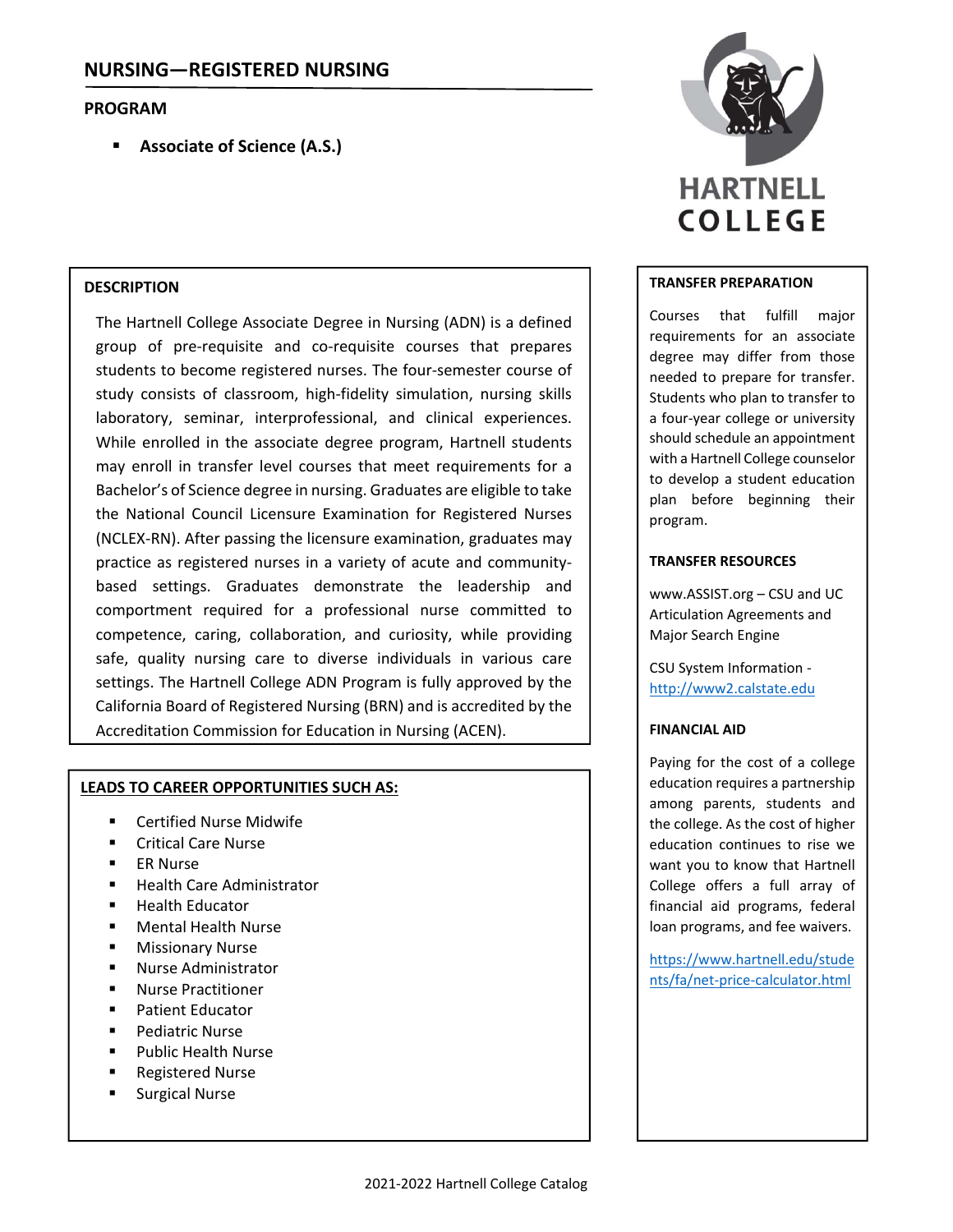### **TRANSFER STUDENTS**

Completing the AS degree does not meet all requirements for transfer. Students planning to transfer to a university should follow the requirements of the four‐year university. Information on course equivalencies and major preparation requirements for the University of California (UC) and California State University (CSU) systems is available online at http://www.assist.org. Please consult with a Hartnell College counselor to review transfer requirements. Hartnell, Monterey Peninsula, Cabrillo, and Gavilan Colleges are members of the collaborative baccalaureate of science degree in nursing (BSN) program at California State University, Monterey Bay. See https://www.hartnell.edu/nah and http://nursing.csumb.edu/. Students transferring from other nursing programs seeking placement into the second, third, or fourth semesters of the Associate Degree in Nursing Program should contact the Dean of Academic Affairs: Nursing and Allied Health (831.770.6146). Academic counselors evaluate transfer student transcripts for coursework equivalency. Syllabi, course outlines, and catalogs may be requested for the evaluation.

# **ACCEPTANCE TO THE NURSING (RN) PROGRAM**

The Associate Degree in Nursing (ADN) requires separate application and screening procedures that must be completed independently from Hartnell College admission. Acceptance issubject to an annual application process. Because the RN program is impacted, completion of program prerequisites does not guarantee admission. Information can be obtained from the website (https://www.hartnell.edu/nah), the Nursing and Allied Health Office (831.770.6146), or the Hartnell College Nursing and Allied Health Program academic counselor (831.755.6820). Application forms for the RN Program and informational materials are available on the Hartnell College Nursing and Allied Health web page (https://www.hartnell.edu/nah) Application forms are available in November of each year for the following Fall semester admission. Completed application forms and required documents must be submitted by the deadline date listed on the application. Students who are conditionally accepted for entry into the ADN program are required to attend a mandatory orientation. At the orientation, admission packets with health, drug, live scan, and background screenings are distributed.

### **Minimum Requirements for Admissions Eligibility:**

- 1. Completion of all prerequisite courses with a minimum of a "C" grade as documented on official transcripts. In‐progress courses will not be accepted for admission GPA purposes. Science GPA Requirement: 2.5
- 2. Success in the Associate Degree in Nursing program is based on theoretical knowledge, nursing skills competency, clinical reasoning, professional behaviors, and their application in the clinical setting. To progress students must achieve at least "C" grades in all nursing courses.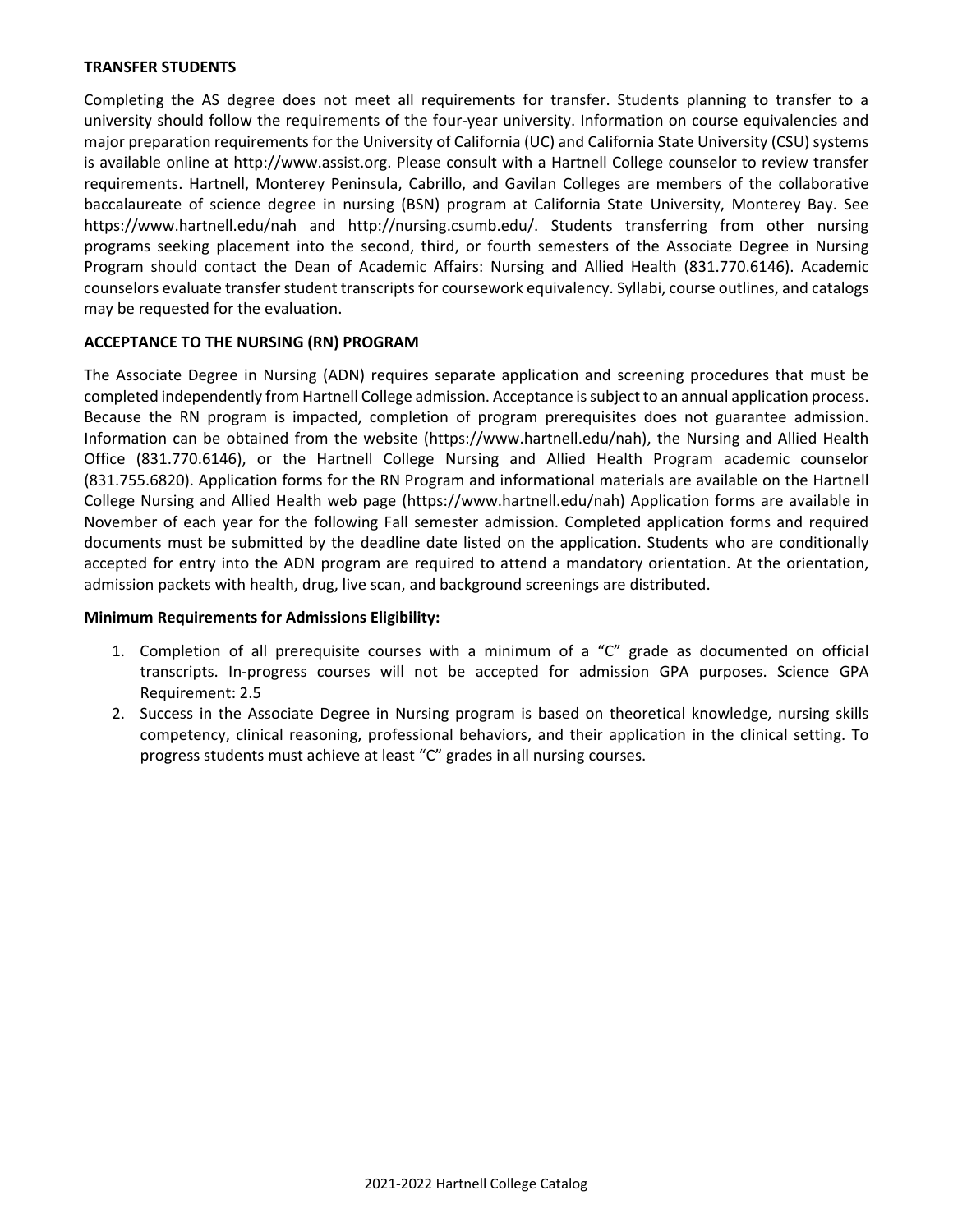# **ASSOCIATE OF SCIENCE**

**Program Outcomes**: Upon successful completion of this program a student will be able to:

- incorporate leadership, management, and legal-ethical principles to guide practice as a professional nurse.
- **•** apply increasingly complex nursing judgement and theoretical concepts when providing safe nursing care to diverse individuals across the lifespan in a variety of settings.
- **Integrate caring into relationships and nursing interventions that positively influence health** outcomes and demonstrate sensitivity to the values of others.
- communicate and collaborate with members of the interprofessional healthcare team to coordinate care and optimize health outcomes.
- model a spirit of inquiry when examining data, challenging the status quo, questioning underlying assumptions, and offering new insights to improve the quality of care.

# **Required General Education Courses: MUST BE COMPLETED PRIOR TO ACCEPTANCE INTO THE PROGRAM (24 units)**

| BIO-5 - Human Anatomy                                                          | 4.0              |
|--------------------------------------------------------------------------------|------------------|
| BIO-6 - Introductory Physiology                                                | 3.0 <sub>2</sub> |
| BIO-6L - Physiology Laboratory                                                 | 2.0              |
| BIO-27 - Principles of Microbiology                                            | 4.0              |
| CHM-22 – The Science of Chemistry                                              | 4.0              |
| ENG-1A - College Composition and Reading                                       | 3.0              |
| <b>OR</b>                                                                      |                  |
| ENG-1AX – Intensive College Composition and Reading                            | 4.0              |
| ***MAT-123 - Intermediate Algebra                                              | 5.0              |
| <b>OR</b>                                                                      |                  |
| MAT-126 - Quantitative Reasoning for Personal and Professional Life            | 4.0              |
| <b>OR</b>                                                                      |                  |
| $MAT-13$ – Elementary Statistics (Recommended for Students pursuing BSN) $4.0$ |                  |
|                                                                                |                  |

\*\*\* Required Math Course for degree: Completion of any math course at or above the level of MAT-123 with a grade of "C" or **be** 

| *** Required Math Course for degree: Completion of any math course at or above the level of MAT-123 with a grade of "C<br>better.<br><b>Required General Education Courses:</b><br><b>MAY BE TAKEN CONCURRENTLY WITH NRN COURSES (6-9 units)</b> |     |  |
|--------------------------------------------------------------------------------------------------------------------------------------------------------------------------------------------------------------------------------------------------|-----|--|
| PSY-25 – Developmental Psychology - Lifespan<br><b>OR</b>                                                                                                                                                                                        | 3.0 |  |
| NRN-70 - Growth and Development Across the Life Span for the Healthcare Professional                                                                                                                                                             |     |  |
| ANT-2 - Introduction to Cultural Anthropology                                                                                                                                                                                                    | 3.0 |  |
| <b>OR</b>                                                                                                                                                                                                                                        |     |  |
| SOC-1 – Introduction to Sociology                                                                                                                                                                                                                | 3.0 |  |
| AND                                                                                                                                                                                                                                              |     |  |
| Humanities Group Course ______(see page 68)                                                                                                                                                                                                      | 3.0 |  |
| Ethnic Group Course (see page 68)                                                                                                                                                                                                                |     |  |
| (Recommended: ENG-1A with a Multicultural Perspective)                                                                                                                                                                                           |     |  |
| COM-1 - Introduction of Public Speaking                                                                                                                                                                                                          | 3.0 |  |
| <b>OR</b>                                                                                                                                                                                                                                        |     |  |
| COM-3 - Survey of Human Communication                                                                                                                                                                                                            | 3.0 |  |
| 2021-2022 Hartnell College Catalog                                                                                                                                                                                                               |     |  |